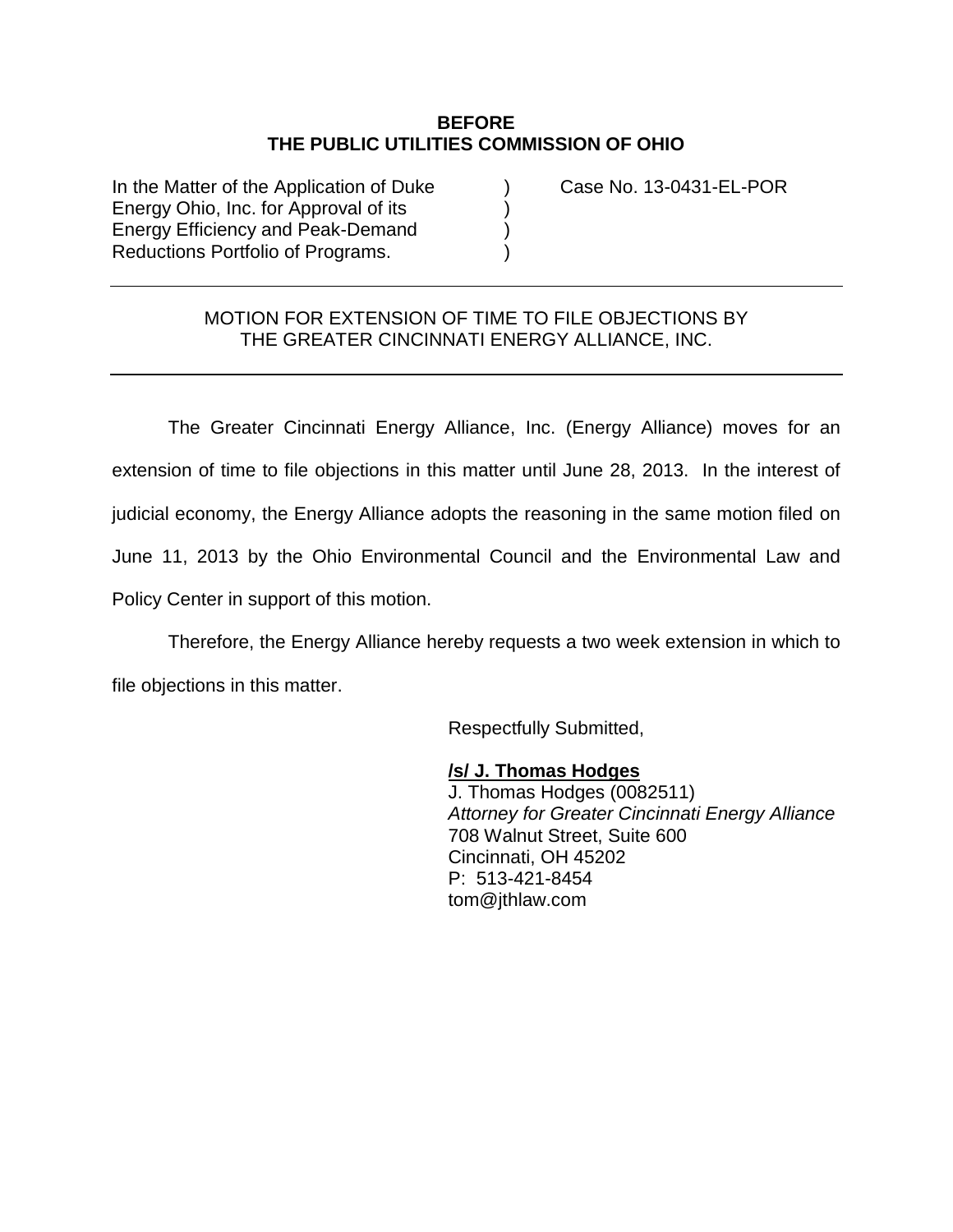## **CERTIFICATE OF SERVICE**

I hereby certify that true and accuracy copy of the foregoing Motion to Extend Time to File Objections has been filed with the Public Utilities Commission of Ohio and has been served upon the following parties via electronic mail on June 12, 2013:

William Wright Attorney General Public Utilities Commission of Ohio william.wright@puc.state.oh.us

Amy Spiller Elizabeth Watts Duke Energy Ohio [Elizabeth.watts@duke-energy.com](mailto:Elizabeth.watts@duke-energy.com) [amy.spiller@duke-energy.com](mailto:amy.spiller@duke-energy.com)

Trent Dougherty The Ohio Environmental Council [trent@theOEC.org](mailto:trent@theOEC.org)

Colleen Mooney Ohio Partners for Affordable Energy [cmooney2@columbus.rr.com](mailto:cmooney2@columbus.rr.com)

Michael Schuler Kyle Kern Office of the Ohio Consumers' Counsel [schuler@occ.state.oh.us](mailto:schuler@occ.state.oh.us)

Nicholas McDaniel Environmental Law & Policy Center [nmcdaniel@elpc.org](mailto:nmcdaniel@elpc.org)

Todd Williams Ohio Advanced Energy [toddw@wamenergylaw.com](mailto:toddw@wamenergylaw.com)

Jody Kyler Cohn Ohio Energy Group jkylercohn@bkllawfirm.com

**/s/ J. Thomas Hodges**

J. Thomas Hodges